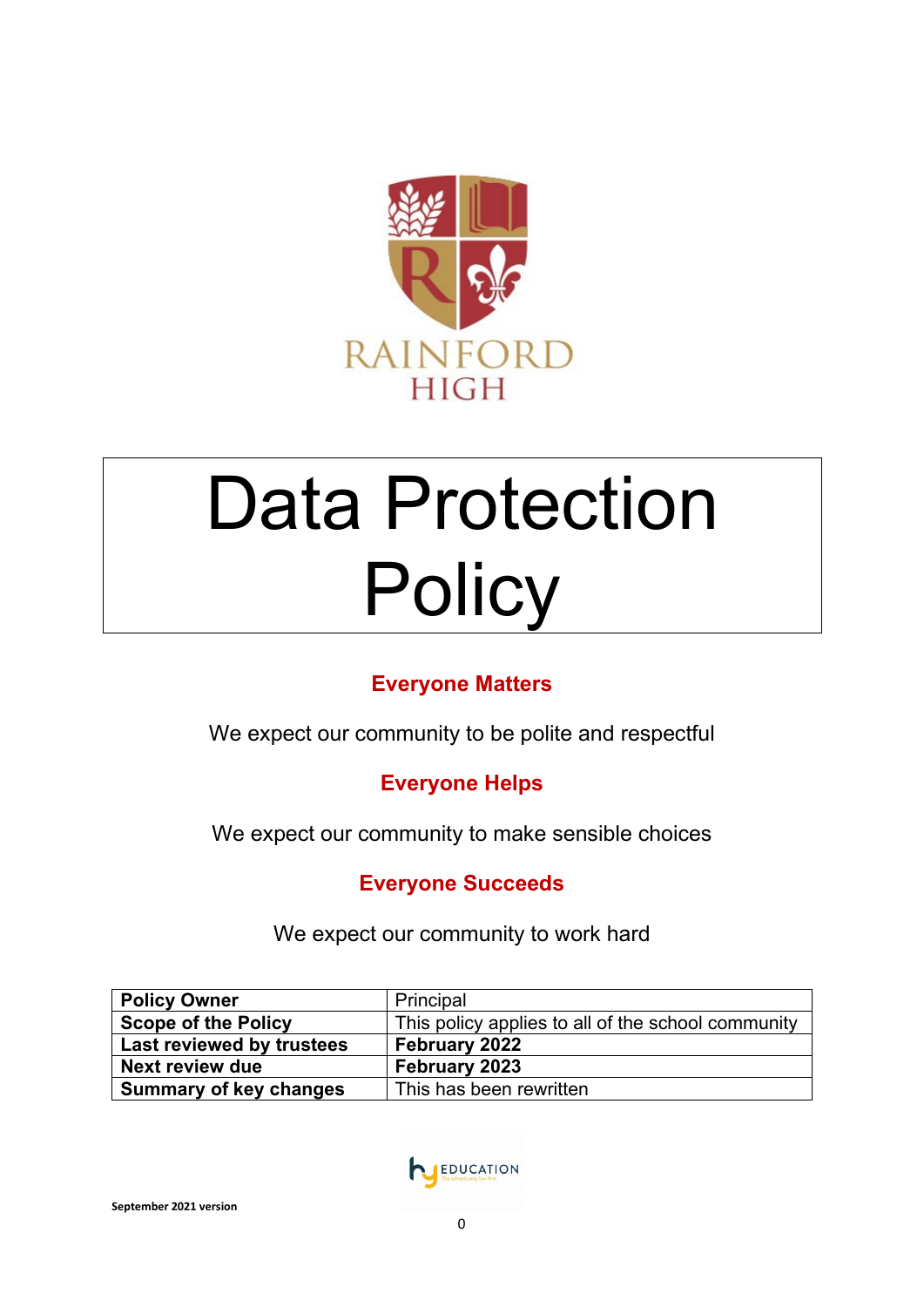# **1. POLICY STATEMENT**

- 1.1 This is the Data Protection Policy of Rainford High Technology College ("the School")
- 1.2 We are committed to processing Personal Information fairly and lawfully in accordance with the UK General Data Protection Regulation (the retained EU law version of the General Data Protection Regulation (EU) 2016/679) ("GDPR"), the Data Protection Act 2018 ("the DPA") and other related legislation which protects Personal Information.
- 1.3 As a school, it is necessary for us to process Personal Information about our staff, pupils, parent(s) / guardian(s) and other individuals who we may come into contact with. In doing so, we recognise that the correct and lawful treatment of Personal Information is critical to maintaining the confidence of those connected with our **School**
- 1.4 This Policy has been updated to reflect our ongoing commitment to promoting a strong culture of data protection compliance in accordance with the law.

# **2. ABOUT THIS POLICY**

- 2.1 This Policy, and any other documents referred to in it, sets out our approach to ensuring that we comply with data protection laws. It is critical that staff and trustees understand their responsibilities to handle Personal Information in accordance with the law and support the School in meeting its aim of maintaining a strong data protection culture.
- 2.2 This Policy does not form part of any employees contract of employment and may be amended at any time.
- 2.3 This Policy has been approved by the Board of Trustees.

# **3. DEFINITION OF DATA PROTECTION TERMS**

We have set out below some of the terms used in this policy along with a brief explanation about what they mean.

- 3.1 **Data Subjects** means an identified or identifiable natural person. For example, we process personal information about parents, staff members and pupils each of whom is a data subject.
- 3.2 **Personal Information** means any information about a data subject. Examples of personal information could include information about a pupil's attendance, medical conditions, Special Educational Needs requirements or photographs.

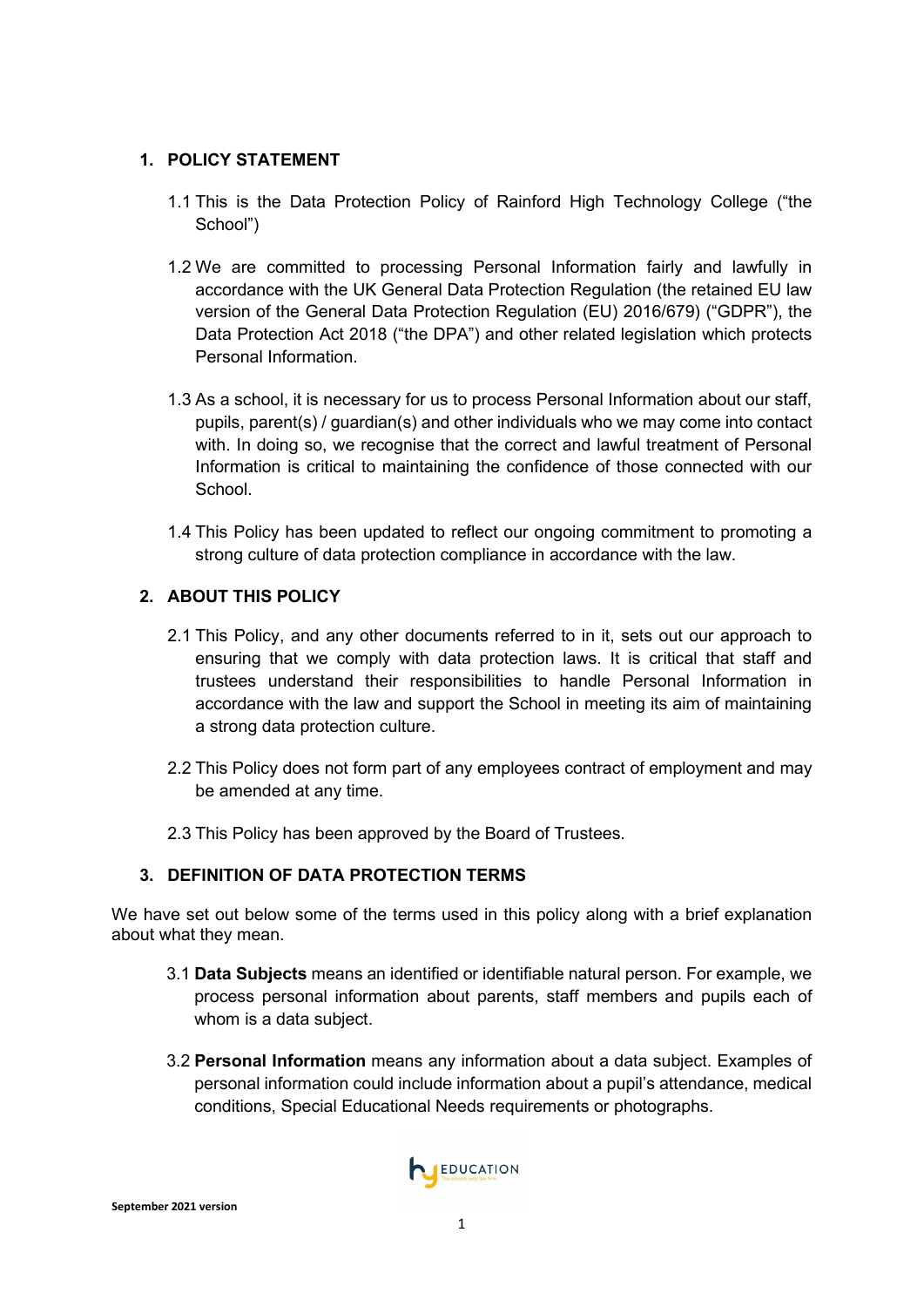**September 202 1 version** 



2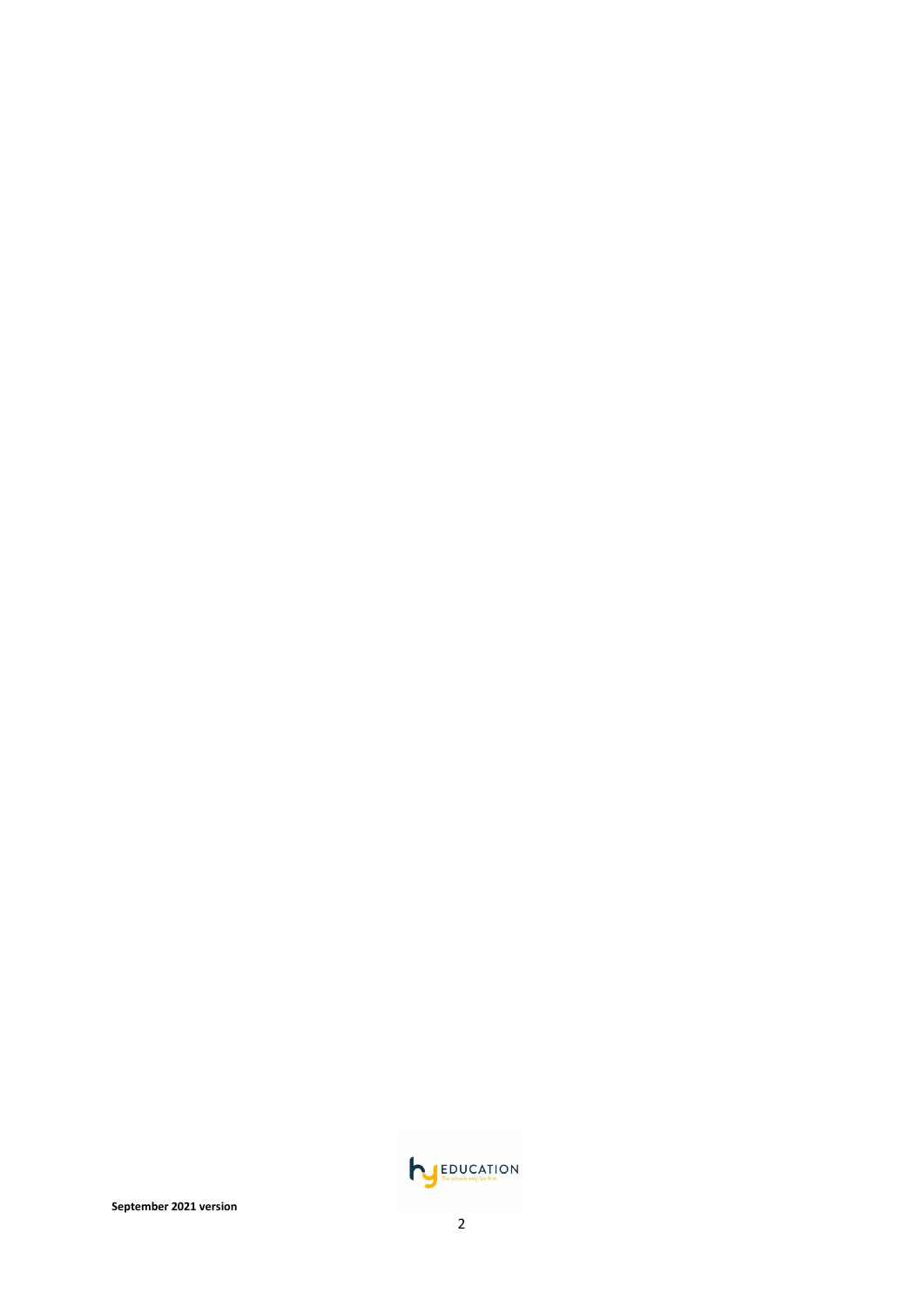- 3.3 **Privacy Notices** are documents provided to data subjects which explain, in simple language, what information we collect about them, why we collect it and why it is lawful to do so. They also provide other important information which we are required to provide under data protection laws.
- 3.4 **Data Controllers** determine the purpose and means of processing personal information. They are responsible for establishing practices and policies in line with the GDPR. The School is a Data Controller.
- 3.5 **Data Users** are those of our staff members whose work involves processing personal information. Data users must protect the data they handle in accordance with this Policy and any applicable data security procedures at all times.
- 3.6 **Processing** means when personal information is used in a particular way. For example, we may need to collect, record, organise, structure, store, adapt or delete personal information. When we do this, we will be Processing.
- 3.7 **Special Category of Personal Information** means data revealing racial or ethnic origin, political opinions, religious or philosophical beliefs, or trade union membership, genetic data, biometric data, health data, data concerning a data subject's sex life or sexual orientation. These types of personal information are regarded as being more 'sensitive' and the law requires increased safeguards to be in place if we are to process this type of data.

# **4. DATA PROTECTION PRINCIPLES**

- 4.1 When we Process Personal Information, we will do so in accordance with the 'data protection principles.' In this regard, we will ensure that Personal Information is:-
	- (a) Processed lawfully, fairly and in a transparent manner **(Lawfulness, Fairness and Transparency**).
	- (b) Collected only for specified, explicit and legitimate purposes (**Purpose Limitation**).
	- (c) Adequate, relevant and limited to what is necessary in relation to the purposes for which it is Processed (**Data Minimisation**).
	- (d) Accurate and where necessary kept up to date (**Accuracy**).
	- (e) Not kept in a form which permits identification of Data Subjects for longer than is necessary for the purposes for which the data is Processed (**Storage Limitation**).
	- (f) Processed in a manner that ensures its security using appropriate technical and organisational measures to protect against unauthorised or unlawful Processing and against accidental loss, destruction or damage (**Security, Integrity and Confidentiality**).

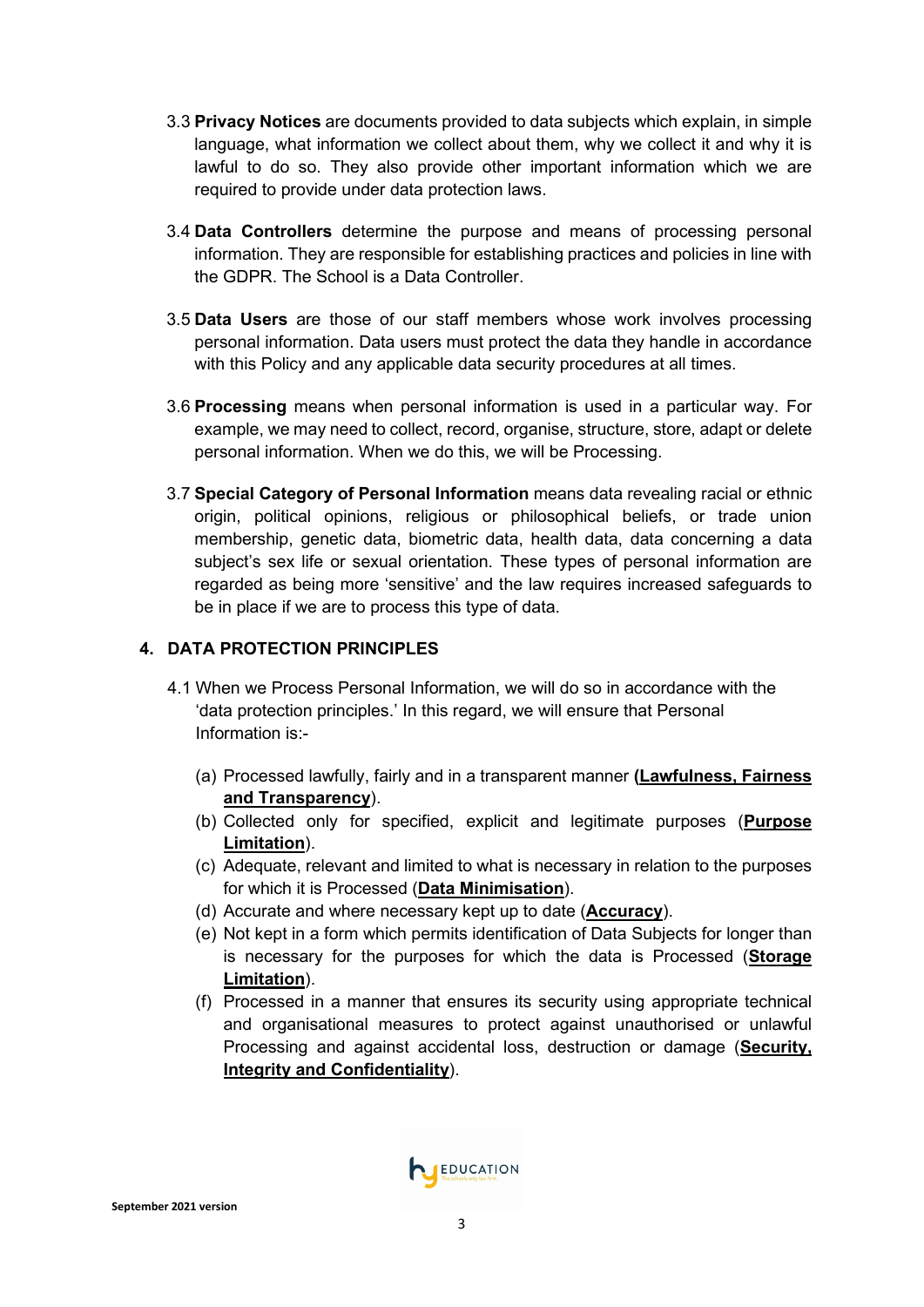4.2 We recognise that not only must we comply with the data protection principles, we must also demonstrate our compliance with these principles (**Accountability**).

# **5. DATA PROTECTION OFFICER**

- 5.1 The GDPR requires certain organisations, including schools, to appoint a 'Data Protection Officer' ("DPO"). The DPO must have expert knowledge in data protection law and practices. Our appointed DPO who fulfils these requirements is HY Education, who can be contacted by telephone on 0161 543 8884 or email at [DPO@wearehy.com](mailto:DPO@wearehy.com)
- 5.2 The DPO will carry out a number of important tasks which will include:-
	- (a) monitoring compliance with data protection laws and our data protection polices, including managing internal data protection activities; raising awareness of data protection issues, training staff and conducting internal audits.
	- (b) advising on, and monitoring, data protection impact assessments.
	- (c) cooperating and being the first point of contact with the Information Commissioner's Office, members of staff, parents and pupils.
- 5.3 The DPO will be independent of the School to avoid any conflict of interest.
- 5.4 The DPO will report to the highest level of management in the School which is to include the Headteacher and the Board of Trustees.

# **6. LAWFULNESS, FAIRNESS, TRANSPARENCY**

#### <span id="page-4-0"></span>**Lawful Processing**

- 6.1 Personal Information must be Processed lawfully. Under data protection laws, there are a number of grounds which make it lawful to Process Personal Information. We will only Process Personal Information if one or more of the following apply:-
	- (a) the Data Subject has given his or her **consent**.
	- (b) the Processing is necessary for the **performance of a contract** with the Data Subject.
	- (c) the Processing is necessary to meet our **legal obligations**.
	- (d) the Processing is necessary to protect the Data Subject's **vital interests**.
	- (e) the processing is necessary for the performance of a task carried out in the public interest or in the exercise of official authority (often referred to as **Public Task**).

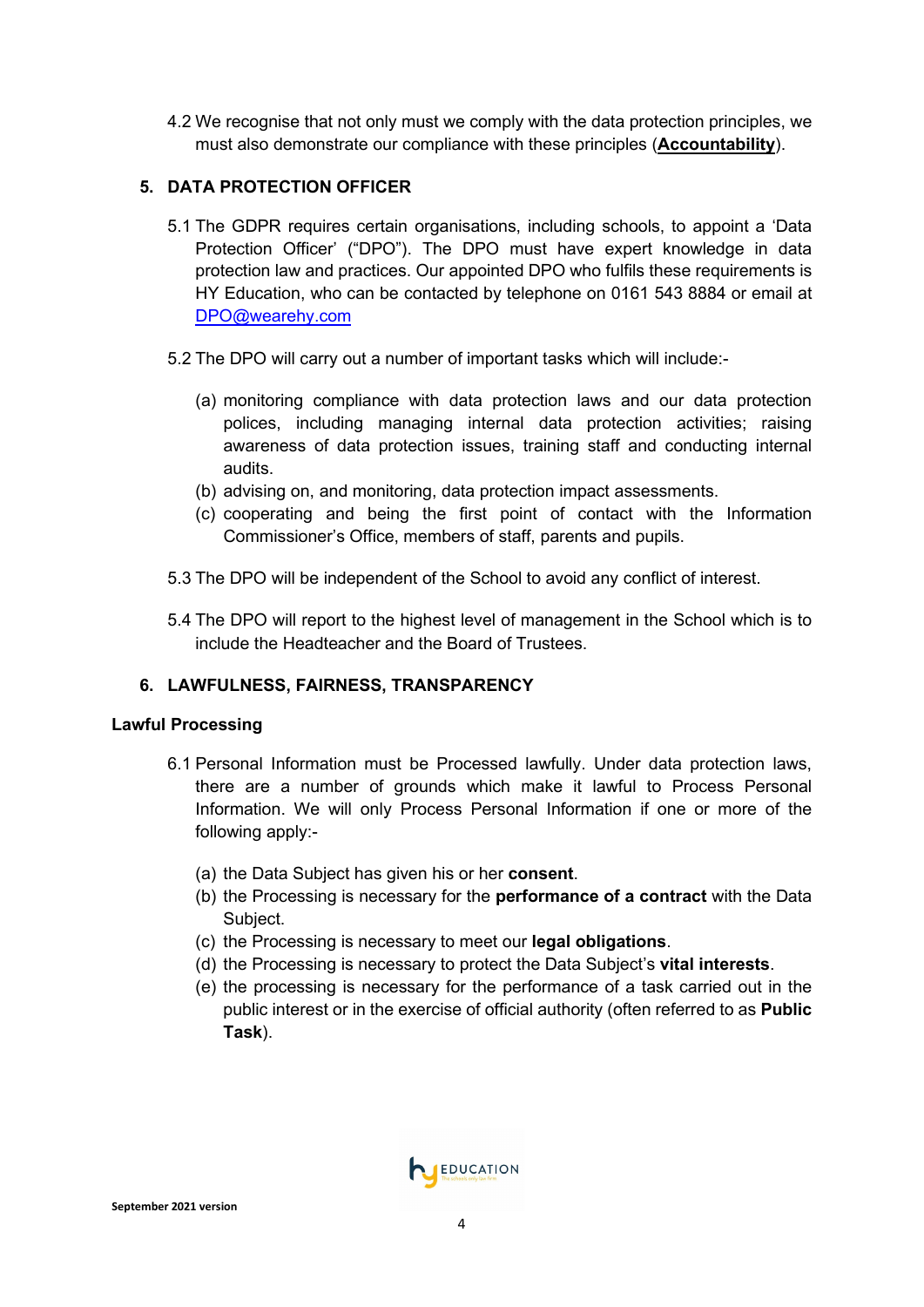6.2 We recognise that some categories of Personal Information are more sensitive and further conditions must be satisfied if we are to Process this information (Special category and criminal conviction data). Where we Process these categories of Personal Information, we will ensure that we do so in accordance with the additional conditions for Processing set out under the GDPR and the DPA.

# **Consent**

- 6.3 Where it is necessary for us to obtain your consent to process Personal Information, we will ensure that we do so in accordance with data protection laws.
- 6.4 Generally, we will only obtain consent where there is not another lawful ground (see [6.1\)](#page-4-0) for Processing. Some examples as to when we will obtain your consent is if we want to place a photograph of a pupil in the newspaper, on social media or in other publications to celebrate their achievements.
- 6.5 We recognise that under data protection laws, there are stricter rules as to how consent is obtained. We will ensure that when we obtain consent, we will:-
	- (a) take steps to ensure that we make it clear to Data Subjects what they are being asked to consent to.
	- (b) ensure that the Data Subject, either by a statement or positive action, gives their consent. We will never assume that consent has been given simply because a Data Subject has not responded to a request for consent.
	- (c) never use pre-ticked boxes as a means of obtaining consent.
	- (d) ensure that a Data Subject is informed that they can withdraw their consent at any time and the means of doing so.
	- (e) keep appropriate records evidencing the consents we hold.

#### **Transparency**

6.6 We are required to provide information to Data Subjects which sets out how we use their Personal Information as well as other information required by law. We will provide this information by issuing Privacy Notices which will be concise, transparent, intelligible, easily accessible, and in clear, plain language.

# **7. PROCESSING FOR LIMITED PURPOSES**

We will only collect and Process Personal Information for specified, explicit and legitimate reasons. We will not further Process Personal Information unless the reason for doing so is compatible with the purpose or purposes for which it was originally collected.

# **8. ADEQUATE, RELEVANT AND LIMITED PROCESSING**

We will only collect Personal Information to the extent that it is necessary for the specific purpose notified to the Data Subject.

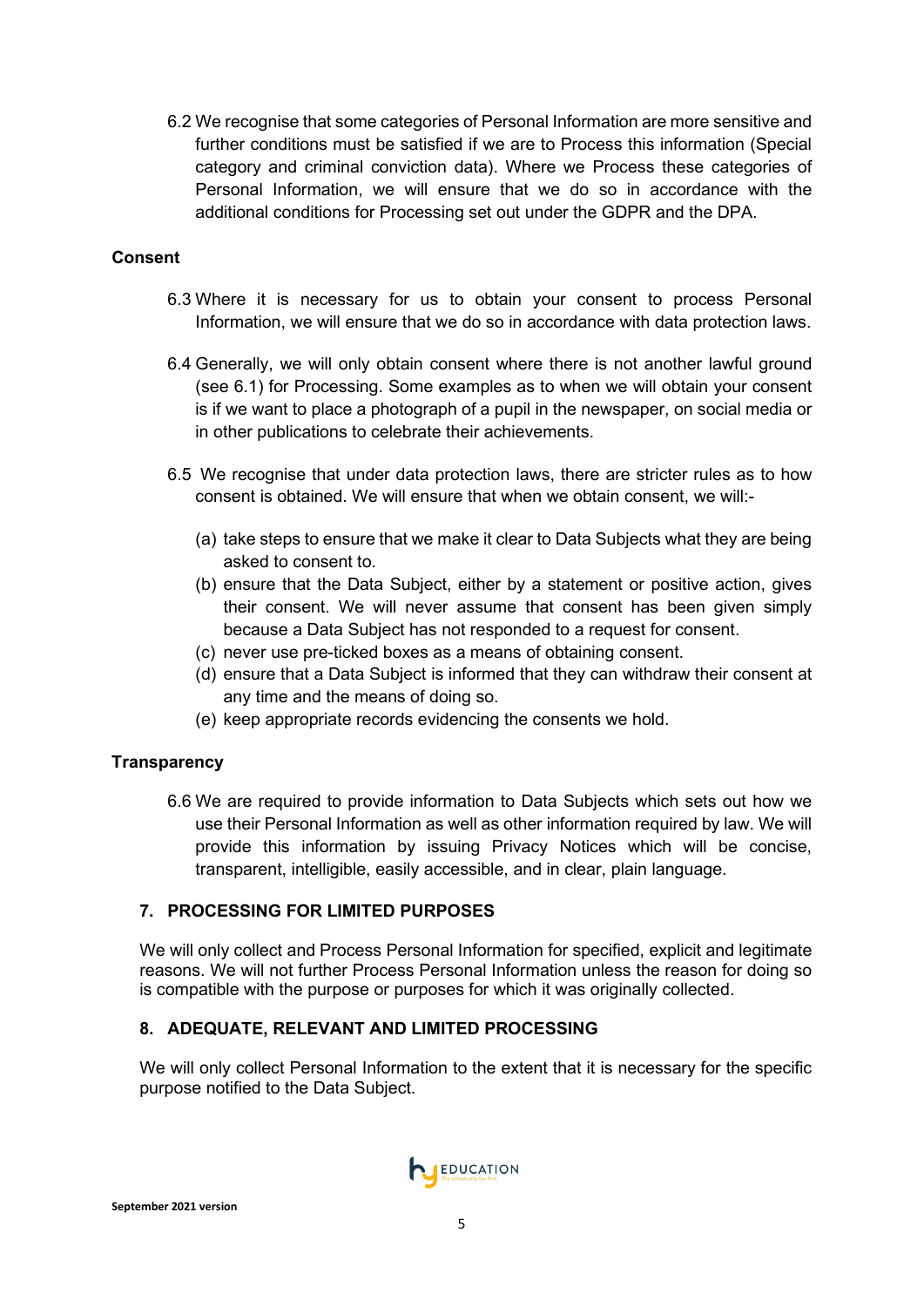# **9. ACCURATE DATA**

- 9.1 We will ensure that Personal Information we hold is accurate and kept up to date.
- 9.2 We will take all reasonable steps to ensure that Personal Information that is inaccurate is either erased or rectified without delay.
- 9.3 In supporting the School to maintain accurate records, staff, parents and other individuals whose Personal Information we may Process are responsible for:-
	- (a) Checking that any information that they provide to the School is accurate and up to date; and
	- (b) Informing the School of any changes to information that they have provided.

#### **10. RETENTION**

- 10.1 We will not keep Personal Information for longer than is necessary for the purpose or purposes for which they were collected. We will take all reasonable steps to destroy and erase from our systems, all data which is no longer required.
- 10.2 We will maintain a records retention schedule which will assist the School to destroy Personal Information once it is no longer necessary and in a safe and secure manner.

#### **11. INDIVIDUAL RIGHTS**

- 11.1 We will Process all Personal Information in line with a Data Subject's rights, in particular, their right to:
	- (a) Request **access** to any data held about them by the School.
	- (b) **Rectification** of inaccurate information.
	- (c) **Erasure** of Personal Information.
	- (d) **Restrict** the Processing of Personal Information.
	- (e) **Object** to the Processing of Personal Information.
	- (f) To receive Personal Information in a commonly used format (known as **data portability**) and have this transferred to another controller without hindrance.
- 11.2 We will maintain a clear procedure detailing how such requests will be handled.

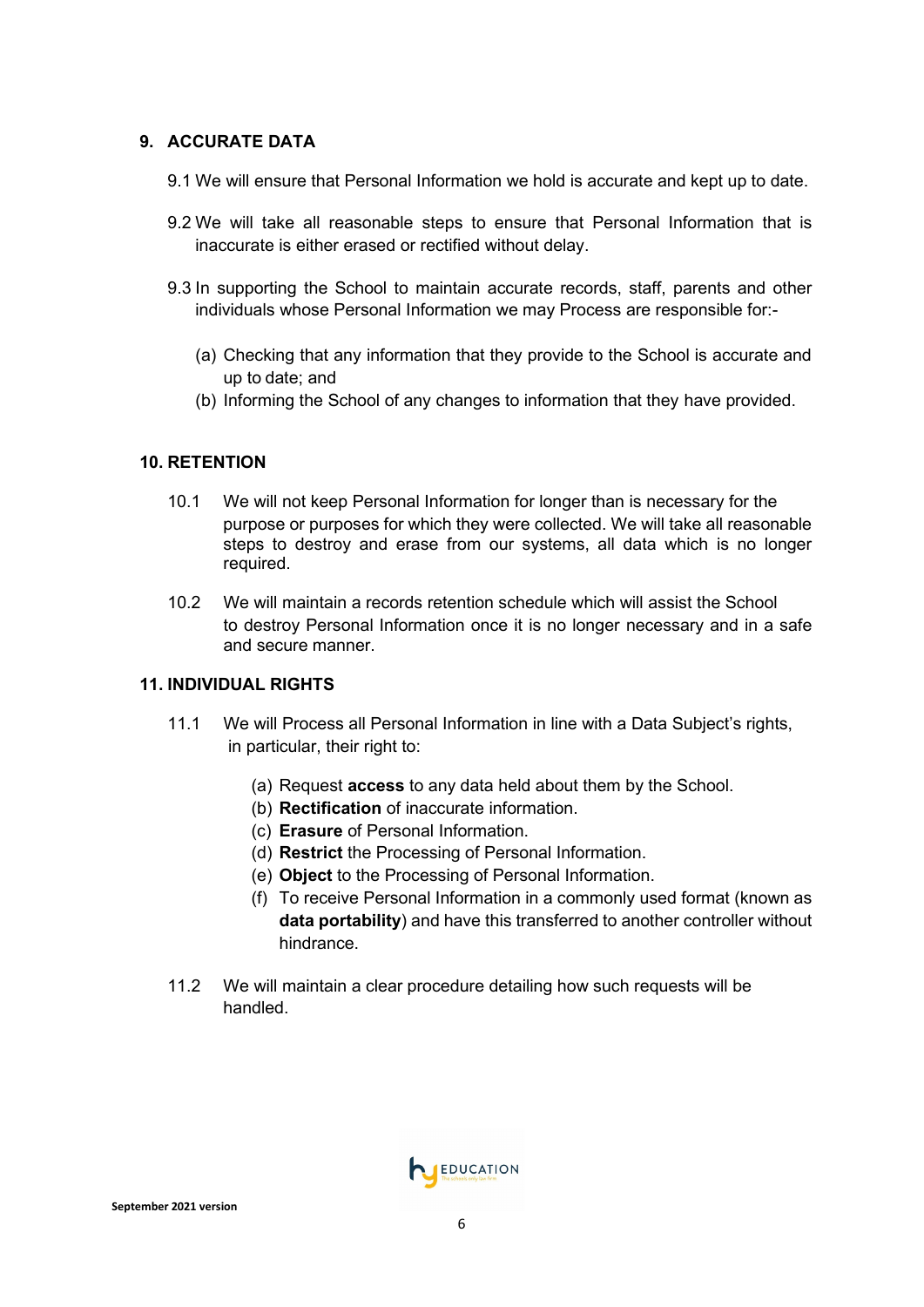### **12. DATA SECURITY**

- 12.1 We will implement appropriate technical and organisational measures to guard against unauthorised or unlawful Processing, and against accidental loss, destruction or damage.
- 12.2 We will develop, implement and maintain safeguards appropriate to our size, scope, our available resources and the level of risk identified.

#### **13. PRIVACY BY DESIGN AND DATA PROTECTION IMPACT ASSESSMENTS**

- 13.1 We will integrate privacy by design measures when Processing Personal Information by implementing appropriate technical and organisational measures in an effective manner, to ensure compliance with data privacy principles.
- 13.2 We will utilise Data Protection Impact Assessments ("DPIAs") which will be used when introducing new technologies or the Processing is likely to result in a high risk to the rights and freedoms of Data Subjects.

#### **14. ACCOUNTABILITY**

- 14.1 As a Data Controller, we are responsible for, and must be able to demonstrate, compliance with the data protection principles. Examples of how we will demonstrate compliance include (but are not limited to):-
	- (a) appointing a suitably qualified DPO.
	- (b) implementing policies and procedures e.g. a data protection policy, data breach procedures and subject access procedures.
	- (c) undertaking information audits and maintaining a record of our processing activities in accordance with Article 30 of the GDPR.
	- (d) preparing and communicating Privacy Notices to Data Subjects.
	- (e) providing appropriate training at regular intervals.
	- (f) implementing privacy by design when Processing Personal Information and completing data protection impact assessments where Processing presents a high risk to the rights and freedoms of Data Subjects.

# **15. DISCLOSURE AND SHARING OF PERSONAL INFORMATION**

- 15.1Where it is necessary to share Personal Information outside of the School, we will inform you about this in accordance with this policy.
- 15.2Examples of who we may share Personal Information with include other schools, the Local Authority and the Department of Education.